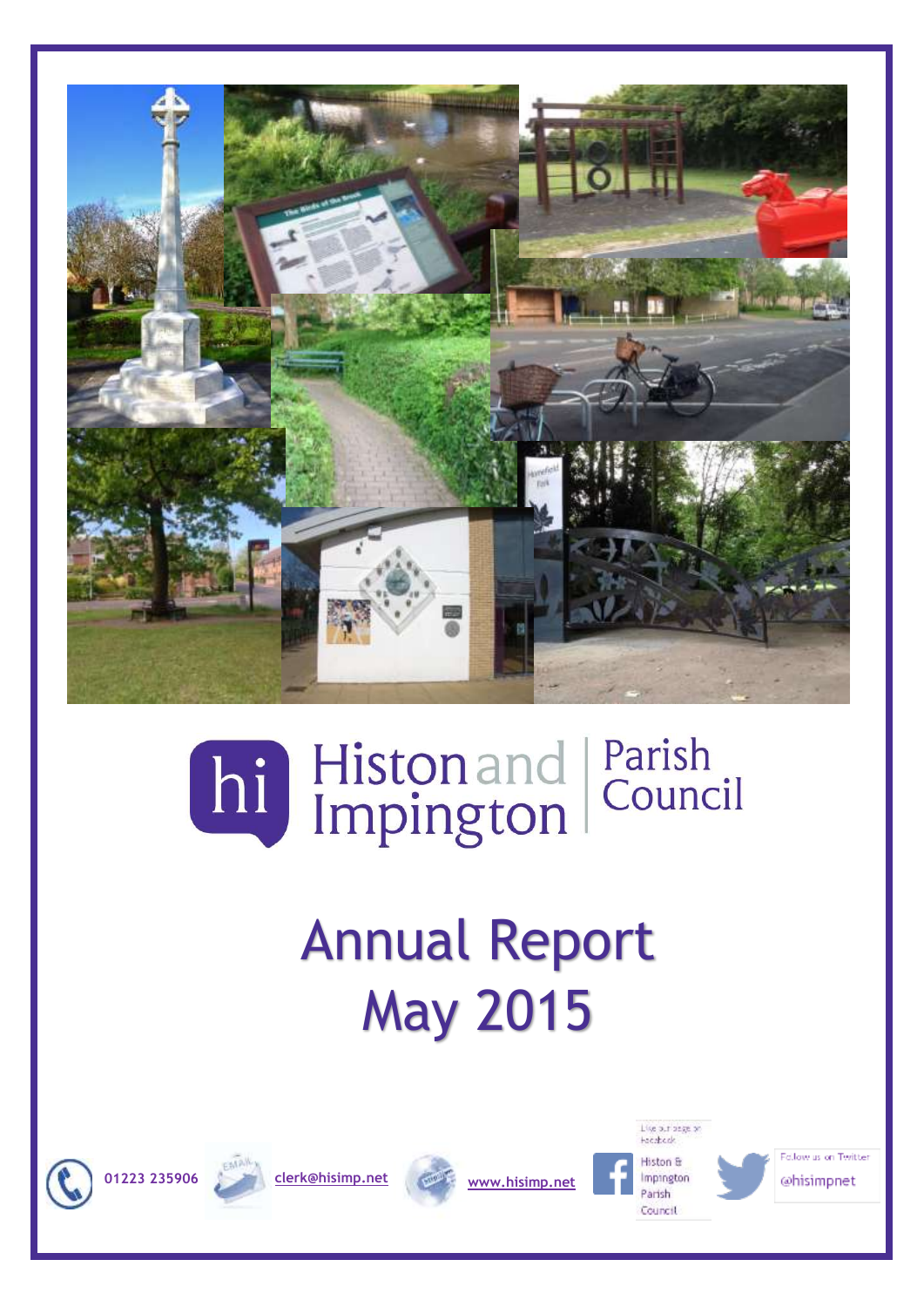## **Environment Committee Chairman's Report**

The Environment Committee met on seven occasions over the past year, addressing a diversity of issues ranging from the circus to street furniture, the duck platform to dog fouling, and from recycling to railings. My thanks go, in particular, to Pene Nudds for overseeing the management of trees and allotments; John Dunn for keeping a close eye on drainage and flooding issues; Ruth Moulder for her leadership in sustainability initiatives; and Cedric Foster for facilitating repairs and improvements across the two villages. Thanks are also due to outgoing member Hooda Abdullah for her many contributions to Committee deliberations, and I am pleased to welcome Nick Wood and Christine Hertoghe as new members with fresh insights to offer. The work of the Committee has been supported throughout by the good counsel of David Jenkins and Denis Payne.

As a result of that work, welcome improvements to the environment of our villages have taken place in the last twelve months, and it is appropriate to highlight just a few. Spectacular gates have been installed at the entrance to Homefield Park, funded by a Public Art grant; at The Green, dead vegetation has been cleared to allow fresh growth to emerge, maintenance of the duck platform has been carried out and, at Christmas, new and overhauled lighting offered a delightful display throughout the festive season; dog fouling has been addressed with the provision of additional bins and stickers put up to raise concern; and the circular seat at the bottom of School Hill is a splendid example from a list of street facilities which have been renovated or replaced. These are all, of course, in addition to so many 'routine jobs' which can so often be taken for granted: the cleaning of the War Memorial; the repair of notice boards so heavily used nowadays; the re-laying of uneven paving in the landscaped corner opposite the butcher's shop; and the renovation by the Enviro Volunteers of a bench seat at the Burial Ground.

There is, however, no sense of complacency, and initiatives have already been taken which, we hope, will come to fruition in the year ahead. Estate railings will replace the dilapidated wooden fencing at the front of Homefield Park, thus complementing the new gates. Team initiatives are being planned to tackle challenging allotment plots at Gatehouse Road, following discussions of the newly formed Sustainability Working Group. A path is to be laid across the ground which separates the Youth Shelter from the main road at the bottom of School Hill, so encouraging greater use of this facility. Increased WISER collections of worn-out electrical goods will be scheduled, providing an invaluable recycling service to the villages. Moreover, the Committee is looking at making greater use of our open spaces in ways that would not only widen the scope of community engagement but also generate revenue opportunities, thereby supporting other activities. The fair and the circus are both enormously popular, but there are so many other interesting possibilities; Shakespeare in Homefield, perhaps?

Above all, the Environment Committee must continue to work in partnership with other local bodies if it is to have the impact it seeks. The work which our largest local employer, Hain Daniel, has carried out this year on its perimeter trees and the ground beneath them has literally shed new light and air on the footpath between Manor Field and Saffron Road; and the clearing away of litter on the HD side of the fence – not their fault, it has to be said – makes the walk along the path a really pleasurable experience. From now on, the company will do a clear-up of its property every time there is a Big Tidy-up weekend, as organised by Committee member Cedric Foster four times each year. It is this kind of co-operation which enhances the appeal of the villages beyond measure, making them such healthy and attractive places to live.

*Derek Marston, Chairman, Environment Committee*

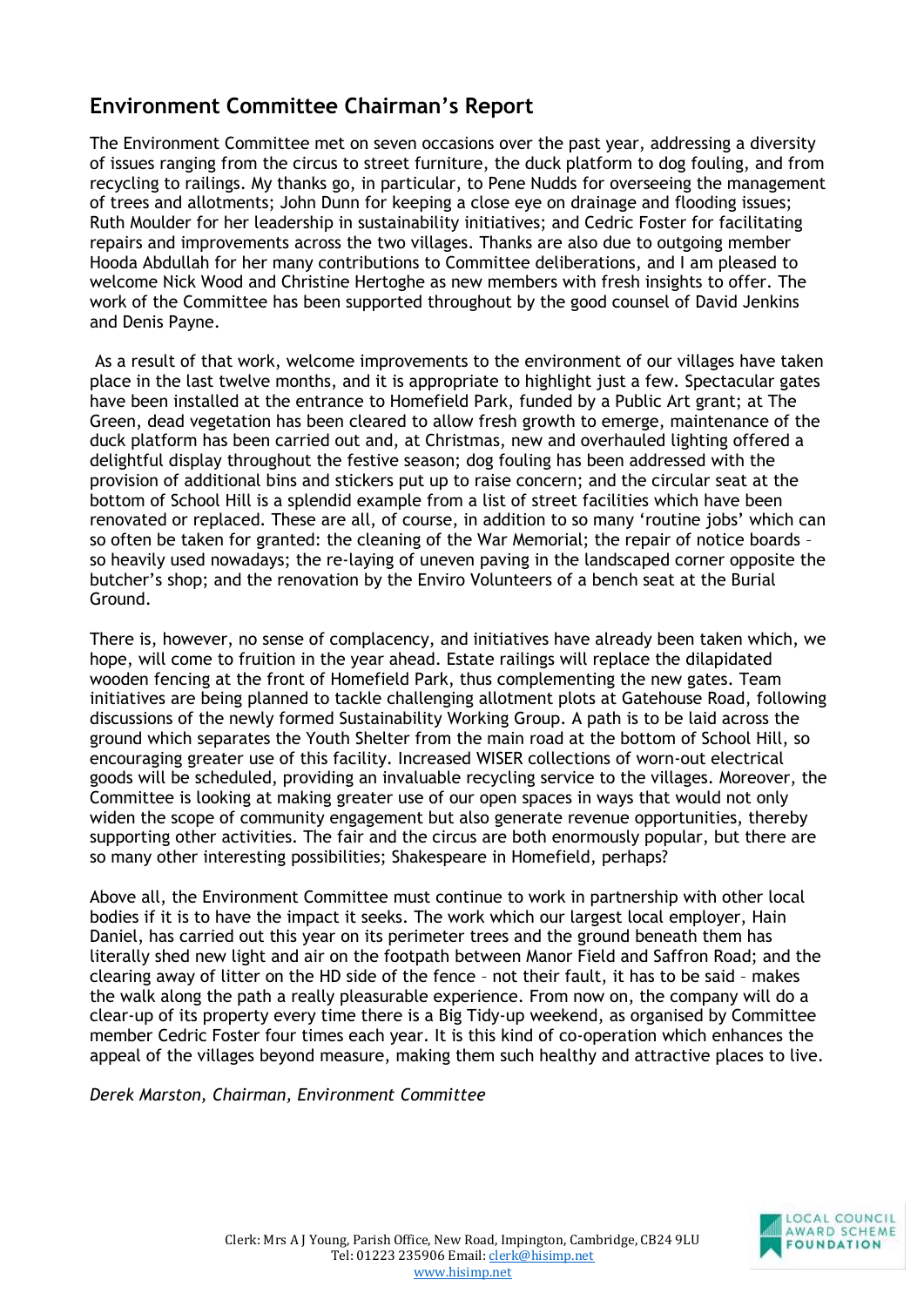## **Planning Committee Chairman's Report**

The Planning Committee have met 20 times this year and considered 47 plans for Impington, 62 for Histon and a handful for other parishes and County Council. Of these, we recommended approval of 69, refusal of 24, no objection to 12, 4 were for information only.

The team of Councillors responsible for commenting on these plans are: Denis Payne, David Jenkins, Brian Ing, Marian Cleaver, Josephine Teague, David Legge, John Dunn and Christine Hertoghe.

In addition, thanks are due to Chelsea Presland, Clerk to the Committee, for her commitment to ensuring the smooth running of the processes involved.

The Parish Council is a consultee on all planning matters affecting the parishes, as a consultee the Planning Committee makes a recommendation based on the plans provided. The final decision is with South Cambridgeshire District Council. When responding to applications, the Committee tries to ensure that the character and local history is maintained. Key issues the Committee usually comment on are parking provision, character of the street and loss of amenity to neighbouring properties (this often means loss of light).

All meetings are open to the public. We welcome both applicants and those with views on applications to attend meetings and take part. If a planning application affects you, we encourage you to make your views known to the planning authority, SCDC (South Cambridgeshire District Council) and the Parish Council.

As well as attending fortnightly Committee meetings, members also attend Northstowe Forum and public meetings, A14 consultations hearings, SCDC Liaison Sessions, Parish Planning Forum, Local Plan hearings, Darwin Green Governance meetings and have meet with residents and developers to discuss outline planning applications within the parishes.

The Committee has responded to many consultations throughout the year, the main one being the SCDC Local Plan process, submitting both a representation to the consultation process and to the hearings. Other include the A14 consultation, SCDC Retention of Local Pubs consultation, Community Infrastructure Levy Consultation, Bishops Appeal and Local Green Space Designation Consultation.

Key planning matters this year:

- Loss of appeal at former Bishops Hardware Store, members of the Committee and Council are working closely with developers to work on a design appropriate for that area of the village. We look forward to seeing a fresh application later in the year
- Improved relationship with SCDC Officers
- Higher number of residents attending Committee meetings
- After several meetings with developers, work has almost finished on the development of 2 dwellings on Water Lane, Impington
- Formation of Neighbourhood Plan Task & Finish and Steering Group

It has been a very busy year for Planning Committee and I would like to record my thanks to Committee members for their contributions and regular attendance at meetings, and look forward to working with the newly elected members next year

*Marcus Dann, Chairman, Planning Committee*

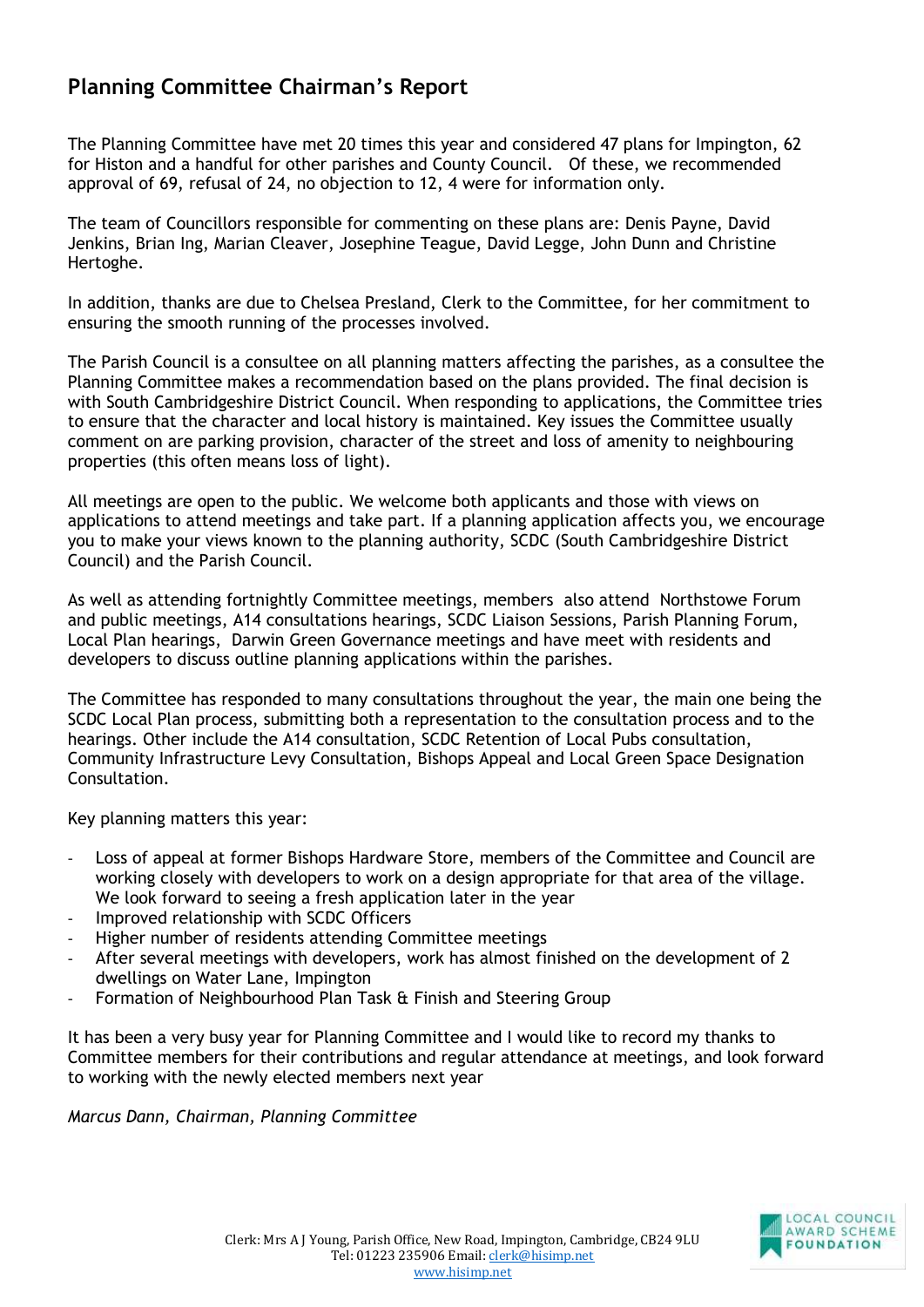## **Finance, Legal and Administration Committee Chairman's Report**

The critical successes of the Finance Committee are not immediately visible. They revolve around meeting our legal and accounting requirements and the setting of appropriate budgets and effective financial management so that the operational committees of the Council can deliver their plans.

The work of the office team, with input from our internal auditor, has regularly ensured that our accounts pass audit with flying colours. Necessary oversight and checks are provided by Councillors.

The committee was saddened by the death of our internal auditor, Gerry Whitfield, after a period of illness - and grateful for Max Parish for stepping in to the role at short notice, and for the thorough and professional job that he did in little time.

The monitoring of spend to the established budget, and the setting of the budget for the financial year 2015-2016 has been more challenging.

Looking forward, we expect to see significant changes, all outside the control of the Council:

- 1) increasing Local Government Pension Scheme contributions and increased National Insurance costs (from the provisions linked to the single tier pension in 2017)
- 2) a stop to all contributions from developers towards the provision of open space and community facilities (from the switch to Community Infrastructure Levy from S106 contributions, and short term changes introduced by the Government to reduce the burden on small developers/developments)
- 3) and, a continuing (though not increasing) reduction in yield from Council Tax (arising from Localising Council Tax support)

The need to set a truly sustainable budget, whilst supporting the work of an ambitious Council, is challenging. At the same time, developer S106 contributions, need to be spent in a timely manner (otherwise they have to be returned), and reserves invested to maximise return. The plans brought forward by committees for revenue spend (i.e. "day to day" running costs, in some cases "year to year" spend spread by the use of small payments into funds) were well presented, and did not present any overall increase.

However, the plans for capital spend (i.e. one off projects, significant revamp/replacement of existing facilities) will have to be managed through the year as each project is brought forward. In addition, the committee recognise that the County and District Councils, both being capped in how far they can increase Council Tax, and having their government revenue grants cut, are increasingly having to cut services completely, or reduce the quantity or quality of existing services.

The committee has therefore proposed the establishment of a "community fund" of £10,000; to be funded in part from a small increase in precept, but also by challenging committees to make further savings. Where this will be spent is not at all clear - what is clear is that there will be calls upon it.

The resulting Band D increase was around £3.51 - just under 7p per week. Key objectives for 2014-2015 include:

- 1) continuing to working with committees to ensure that projects and spending plans are effectively delivered and met through the year
- 2) continuing to manage investments prudently whilst maximising returns

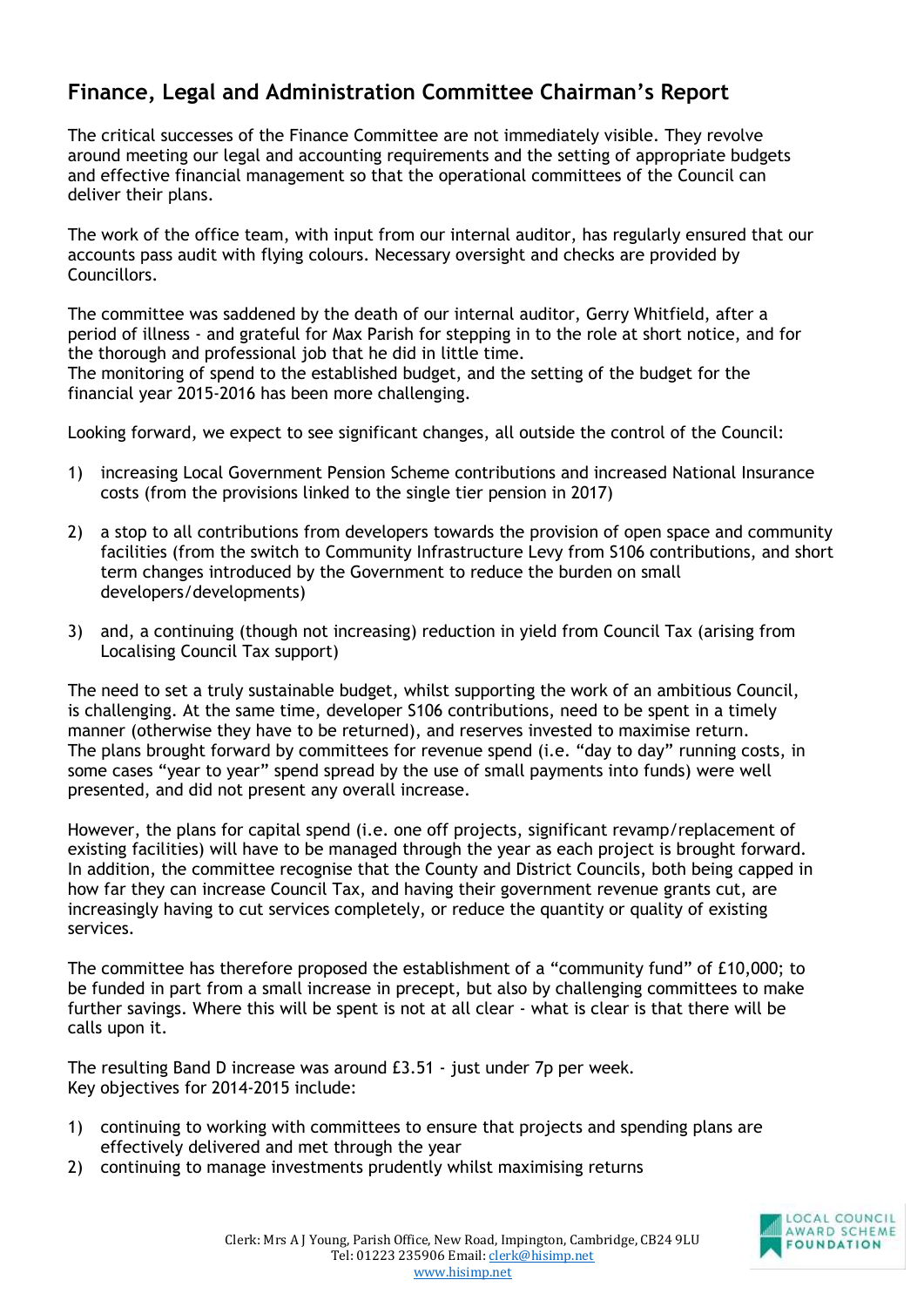- 3) building on the initial work started last year on 3 year forward financial plans
- 4) putting in place effective mechanisms to ensure that capital spend proposals are thoroughly presented for decision

*Denis Payne, Chairman, Finance, Legal & Admin Committee* 

### **Recreation Committee Chairman's Report**

The Recreation Committee formerly known as the Recreation Ground Committee has had a busy and frankly challenging year at times.

The day to day operation has been relatively smooth over the last year thanks to the work of the staff. We welcome the new Apprentice and hope that the role will be mutually beneficial to all parties.

One of the major works completed was the provision of a perimeter fence to help prevent rabbit access and improve security and it was extremely unfortunate that shortly after its completion a young footballer was injured climbing over the fence. A thorough review of the project was carried out and the Committee considered the resulting report in January 2015.

As ever the Ground is a thriving area of sporting and leisure activity which does lead to issues and problems which include principally football pitch capacity , there are just not sufficient pitches to meet the playing and training needs of the 25 Histon Hornet and other teams.

A considerable amount of preparatory work has been invested in projects to provide new Cricket nets and the provision of four new floodlit artificial grass tennis courts to replace the present grass courts. It is hoped that progress will continue to be made in the second half of 2015.

The Friends of the Rec continue to work proactively for the benefit of the Recreation Ground donating over £8,000 in the last year including meeting the cost for provision and installation of the Community Public Access Defibrillator and running a number of sports and exercise activities.

Two of the highlights of the year were the finish of the first Flaming June Half Marathon on the rec which was watched by over 2000 people and the outdoor film showing of 'War Horse '

#### **Community park working party**

In the last year progress in acquiring the 12 acres of land at Bypass Farm on a 30 year lease from Cambridgeshire County Council has been extremely frustrating and we are not optimistic that further progress will be made in the next year.

The provision of new open space for recreational and leisure use is an absolute priority and solutions must be found in the near future.

*Neil Davies, Chairman, Recreation Committee* 

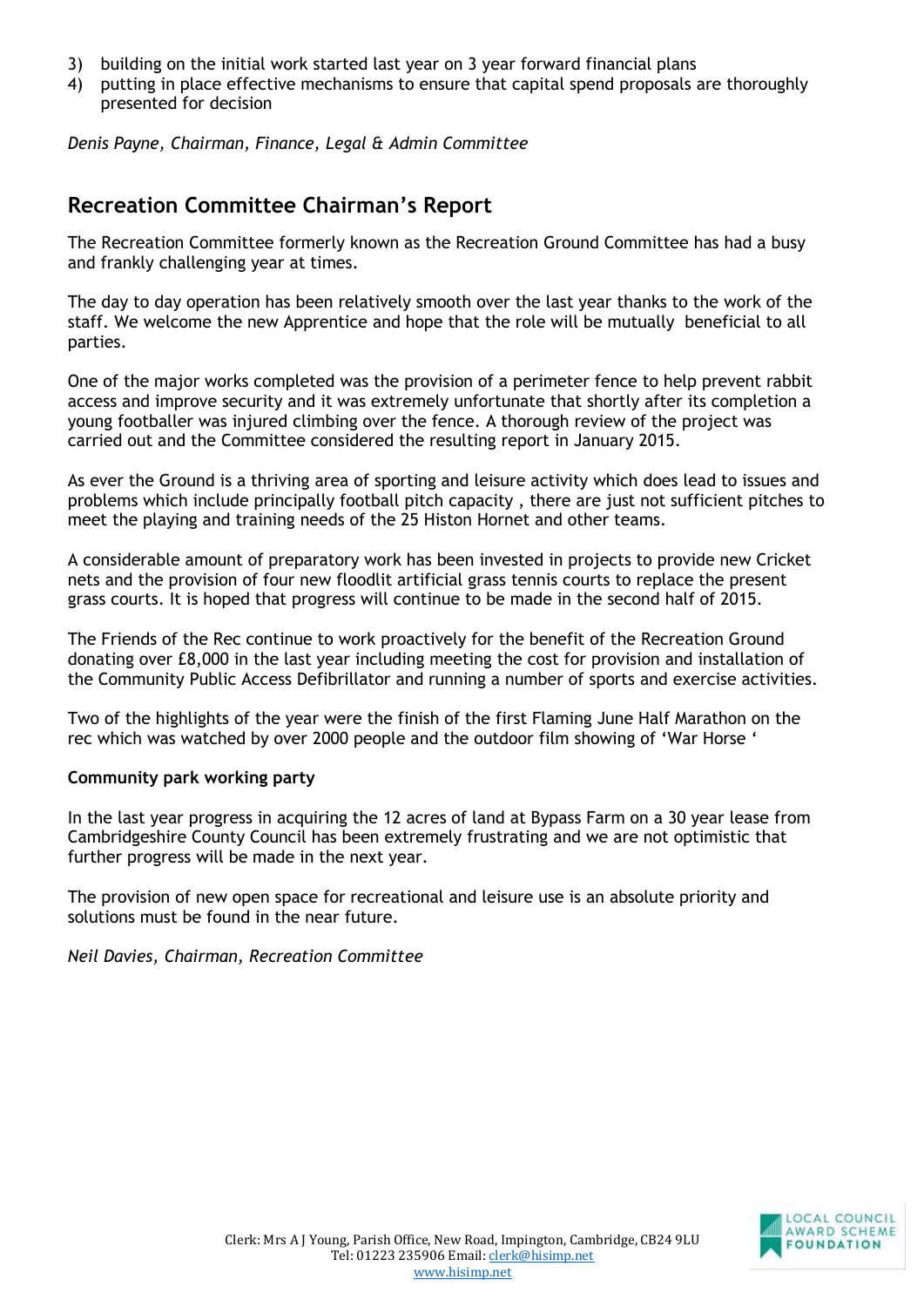## **Youth Committee Chairman's Report**

This year has been one of change for the way the Parish Council delivers youth work within the villages. In September, Andrea Cramp, our long time youth worker, was formally seconded to the Parish Council. This meant that all her working time would now be spent in the two villages. We were able to put in place plans and activities to:

- widen provision and increase uptake for young people
- provide a broader and more diverse set of successful activities
- increase communication with and information for our young people

During the summer term (April to July) activities for our young people continued as planned with the junior youth club and the babysitting course both being very successful.

Building on the successful film project run last year, we announced a film competition supported by 4 half-day *film techniques and editing* workshops. The project was designed and run by Steve Wallis and was linked to the @Impington75 celebrations. The workshops were very well attended, but disappointingly we only had 2 entries to the competition. However, these were of a high standard and were shown at a special showing for IVC students in March.

The lunch-time drop-in at IVC was initiated as a walk-about (meet & greet) activity and eventually became a joint operation between Andrea and Chris Farmer, a youth worker attached to the Baptist Church. This has been a key factor in increasing contact with young people.

The main disappointment of this period was our failure to get enough responses to our youth questionnaire. This left us with a gap in our understanding of what our young people wanted and has placed greater importance on getting an alternative means of communication, such as a youth forum or a social media site, up and running.

Andrea started her secondment at the beginning of September; this was a huge learning curve for everyone as we had to learn how to support Andrea in this new role, how to recruit additional youth workers and put in place procedures for handling and recording risk assessment for trips, child protection and safeguarding to name but a few. We also had to find a space of Andrea to work in and space to store all the resources required for running youth activities. Some of this work is still ongoing.

It quickly became clear that our desire to "widen provision and increase uptake" was severely hampered by the lack of appropriate space in which to hold the sort of clubs and activities we wanted. Whilst the junior club has successfully relocated to the Recreation Centre, this requires a lot of logistical arrangements each session and is not available for other youth activities. Enquiries have shown other venues to be too expensive or not appropriate. The youth committee are strongly supporting the proposals for community facilities at Bypass Farm as this seems to be the only feasible location for purpose-built youth facilities. The delivery of a Skate Park is also dependent on this project.

One big success this year has been the increase in co-operative working and visibility between all the agencies involved with our young people and the Parish Council. Andrea has been the catalyst in this - she regularly has contact with staff at IVC, the youth workers associated with our churches, the PCSO and colleagues at the county council in Children and Young Peoples Services. She has also been in discussions with Wherry Housing to help our young people living at Kings Meadow have access to youth activities. The "Transitions" project re-starting in summer 2015 will see Andrea working with our Year 6 students at Histon & Impington Junior School as they prepare to transition to IVC.

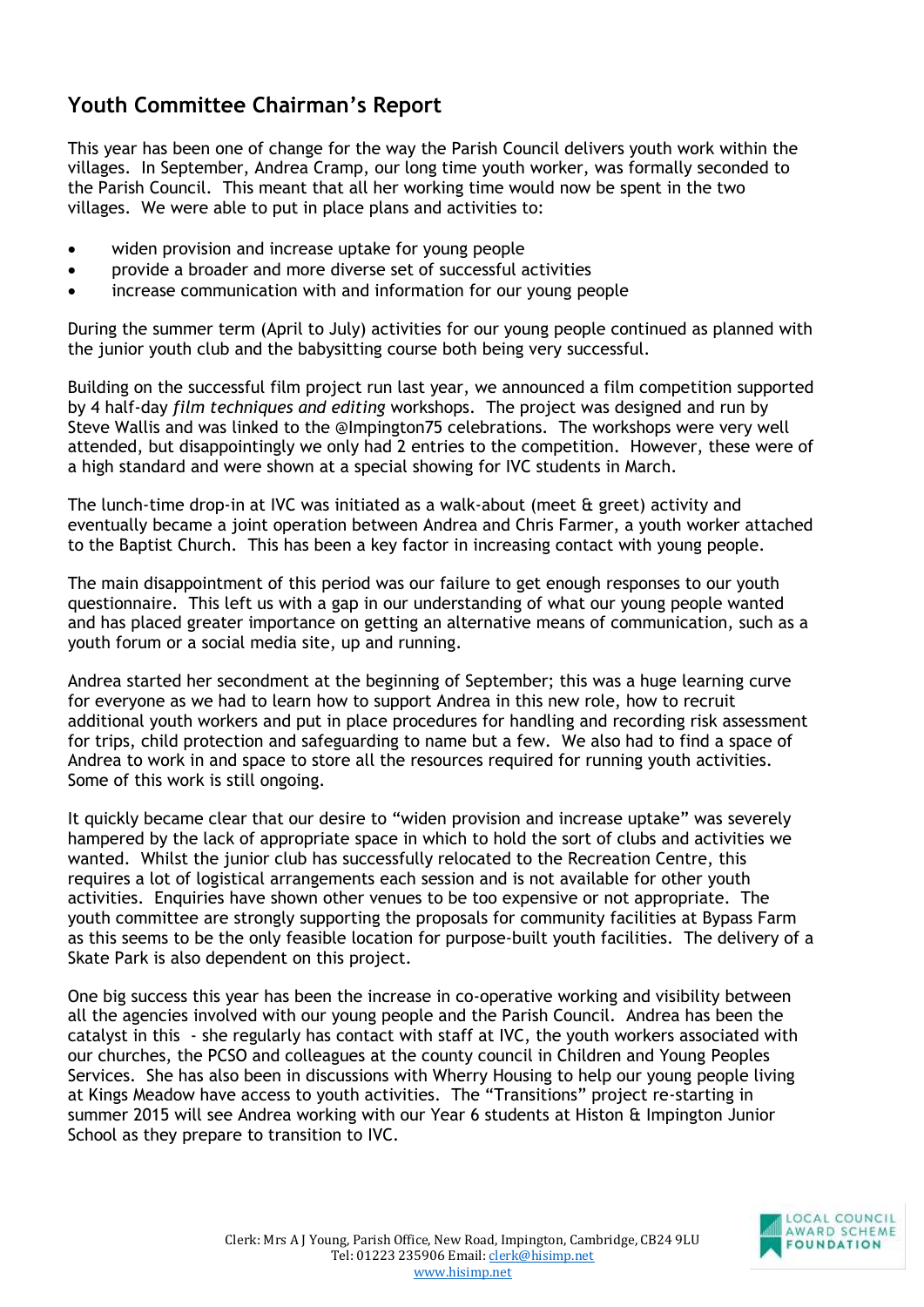To address the communication and feedback gap with our young people we have held two youth forum meetings. Both were attended by a very small number of young people, but did result in some useful and positive feedback. Taking this initiative forward is our objective for the summer term and into next year.

New opportunities started since September include

- Crafternoon a social enterprise craft project in partnership with Lorna Wood of StAC
- First Aid and Food Hygiene certifications these are one-off sessions that have been hugely popular.
- Youth Lounge planning for a senior club is underway following input from the youth forum
- a regular slot "Youth Noticeboard" in the parish newsletter.

Since last year the situation for young people across the country has become much more challenging: it is harder for them to get secure jobs and to live independently, their future prospects look worse than those of the previous generation, and the consequential growth in mental health issues affecting our young people is of increasing concern. Our aim over the next year is to find ways of alleviating these issues by working with others to provide the necessary support.

Having a "secondee" has been like having another member of staff and the management of this and finding appropriate office space has been challenging for all concerned. The secondment was initially due to run for 18 months, but recent cuts in budget for the county youth service have brought about changes that have made the County Council decide to end the secondment at the end of July 2015. The Parish Council are looking into ways of retaining Andrea for at least the next 12 months.

The committee has once again struggled with membership and has recently decided to form a less formal working party with a view to getting a more diverse set of attendees. This had its first meeting in April and made some progress in meeting the objective of having increased participation from young people. Looking ahead, we are hoping to get more people attending and would urge anyone with enthusiasm and an interest in helping to shape our youth provision to get in touch. It is not necessary to be a Parish Councillor.

I would like to thank the committee members and office staff for their contributions and our youth workers for the planning and management of our projects which is helping to deliver our vision for youth. Also, I would like to thank IVC for their willingness to work with us and our local PCSO Tony Martin, who continues to support us and our young people.

*Hooda Abdullah, Chairman, Youth Committee*

## **Highways Committee Chairman's Report**

#### **The past year**

It is with some personal pride that the past year has started to see a number of projects come to fruition that are the culmination of years of consultation, planning and refining.

The project to improve the junction of Station Road and the High Street has finally gone in. It is disappointing however that whilst we now have a safer crossing point to The Green, it does not yet have its lights and stripes; these are due to be installed by the County's contractor. The final part of this work is to improve the parking on The Green by reducing the curve of the pavement - even returning some area to grass.

This also coincided with a push, started by Junior School parents, to introduce an experimental Traffic Regulation Order (TRO) to prohibit vehicles accessing the road by The Green at school

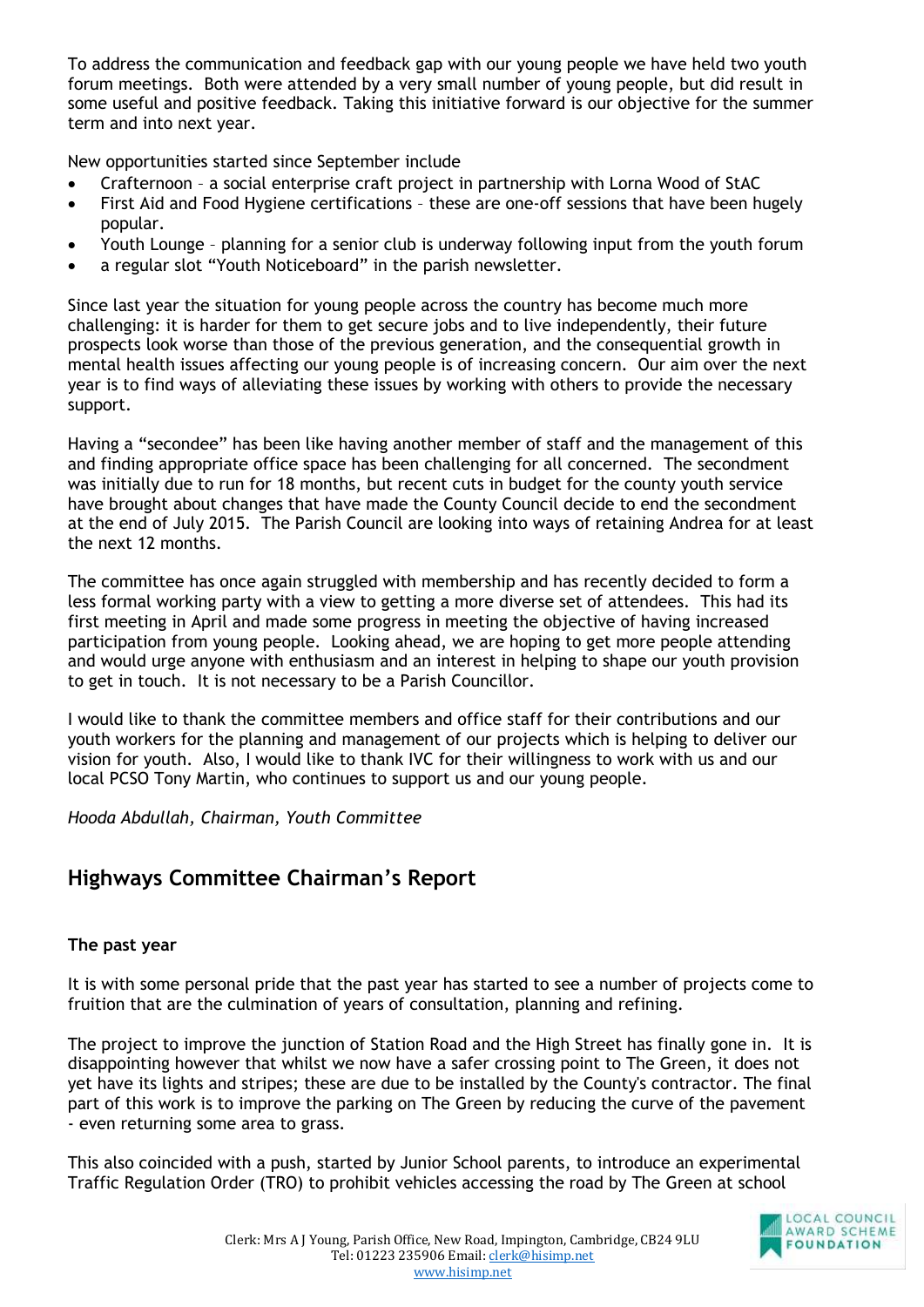pick-up and drop-off times. Whilst it seems to be quite effective, a formal review is required before it can become permanent. Thanks to the diligence and persistence of my predecessor Cllr Foster we were able to get the County Council to resurface this road, which was in a dreadful state.

At the other end of the High Street, the St Andrews Centre also saw some improvements to the street scene funded by the County Council's Minor Highways Initiative. This saw the addition of cycle parking outside the centre, some assigned parking (both for Blue Badge holders and anyone), and improved crossing points to access the Manorial Waste Bus Stop. The new kerbline encourages vehicles to approach the blind-corner more slowly.

Other initiatives have included providing 'wheelie-bin' 30mph stickers to residents along the B1049 to remind drivers it is now a 30mph limit.

Progress has been made with the project to improve bus flow through the village, with the proposals having gone to consultation. A decision is due to be made soon once the feedback has been reviewed.

The A14 pinch-point is virtually complete, and sadly without protection for neighbouring residents. It remains to be seen if there is a reduction in traffic through the village as the scheme completes. Meanwhile the main A14 upgrade scheme has been formally submitted for approval and the Parish Council has a voice in the machinations.

#### **Funding secured for future projects**

During the year a number of applications for future funding have been successful:

- Another Minor Highways bid incorporating a package of small measures between The Green and Winders Lane

- A project to improve the traffic-light junction at The Green
- A project to improve the B1049 between The Holiday Inn junction and the A14 roundabout

#### **20mph limits for the villages?**

A project to investigate introducing a 20mph limit for the non-A and B roads within the villages has been started, and includes a speaker at the Annual Parish Meeting. With Cambridge introducing 20mph limits across the city the idea has been raised by a number of residents. Responses so far have been mostly positive, though some concerns have been raised; if it is to happen there must be wide consultation and general consensus across the villages over the next year or two.

#### **Looking ahead**

More aspirational schemes being considered are solutions to resident concerns over the volume and behaviour of traffic along Station Road, and in the context of Cambridge's City Deal, a second Guided Bus Stop for the north-west of Histon.

Finally, the Parish Council has been encouraging businesses in the villages to install cycle facilities, whilst continuing to do so it has now identified a small number of sites to lead on installation.

The year ahead will be challenging - to work through all of these schemes and more takes a lot of effort, coordinating with Highways England, County Highways, the City, our surrounding Parish Councils and of course our residents.

*David Legge, Chairman, Highways Committee* 

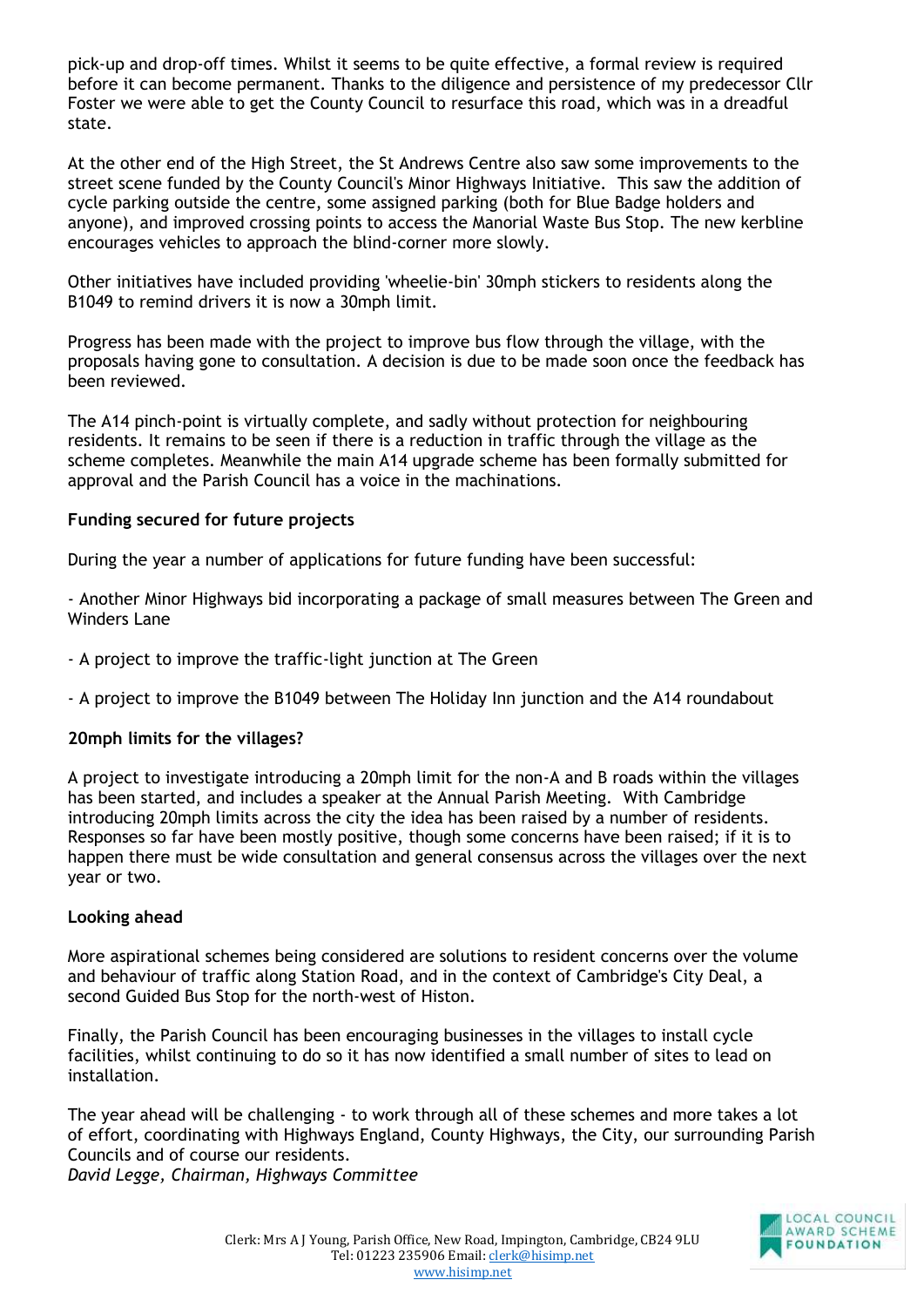## **King's Meadow Committee Chairman's Report**

King's Meadow Committee continued to meet during the year and for the second year running the community was pleased with the Christmas tree. There was a special event for which the tree was the focal point for a Christmas carol service one afternoon early in the Christmas period.

A programme of improvements has been agreed for the estate which, because they can be integrated into activity elsewhere can be carried out cost effectively and save money.

A survey to test the appetite of the community for alternative forms of governance unfortunately had little response and so any changes have been shelved for the time being.

*David Jenkins, Chairman, King's Meadow Committee* 

## **Mobile Warden Scheme**

The Mobile Warden Scheme is designed to help older people who may need some support, to live at home independently, for as long as possible. The warden keeps in contact with clients by regular visits and phone calls. She helps in practical ways, such as shopping or collecting pensions, giving help with forms or putting them in touch with other agencies, as well as providing much needed personal and moral support.

This scheme is working well in our villages. It is funded by contributions from the County Council, SCDC, Histon & Impington Parish Council and the contributions paid for the service by the clients. It is managed very efficiently for us, at the moment, by Age UK, although their contract comes up for renewal in November 2015. Should the contract for running the Mobile Warden Scheme be awarded to another organisation our warden's employment would be protected under the TUPE regulations.

We are very fortunate in having Mrs Gillian Berry, a village resident, as warden. She has a good working relationship with Jean Newman, The Older Persons' Co-Ordinator, the Firs House and those who run the Mini-bus and the Day centre. This means that she is often informed of people who might need her services and others learn of the scheme by word of mouth. Currently, her contracted number of clients is 17 but a flexible arrangement is in place to allow her to take on the additional one or two. At the moment she has twenty four on her books but some of these are couples in the same household and others are temporarily in hospital. At the moment the Histon and Impington scheme has a healthy balance and allows for these additions. However, it is clear that numbers of those needing the service are rising, gradually, but steadily. It is unlikely that two wardens would be funded by the scheme and we should be aware, that if the need arises, we might have to meet the increased costs ourselves.

#### *Cllr Marian Cleaver, Representative*

## **Histon Poors' Land Charity**

As one of the three Parish Council representatives nominated as trustees of the Charity, I present below a summary of the charity's activities during the period.

#### **History:**

The Poors' Land charity dates back to the 1600's and is mentioned in the 1806 enclosure of the village of Histon under an Act of Parliament. The land it owns in Cottenham Road known, as the "Paradise Allotments", seems to have been aggregated from the original 1649 purchase of land for £4 "the rents and profits to be distributed among the poor of Histon for ever" and land obtained as part of the will of Dr. Pont in 1780 "to buy firing for the poor". In court papers of 1816 regarding the tenanting of the land for agricultural purposes; "the sum (rents) according to